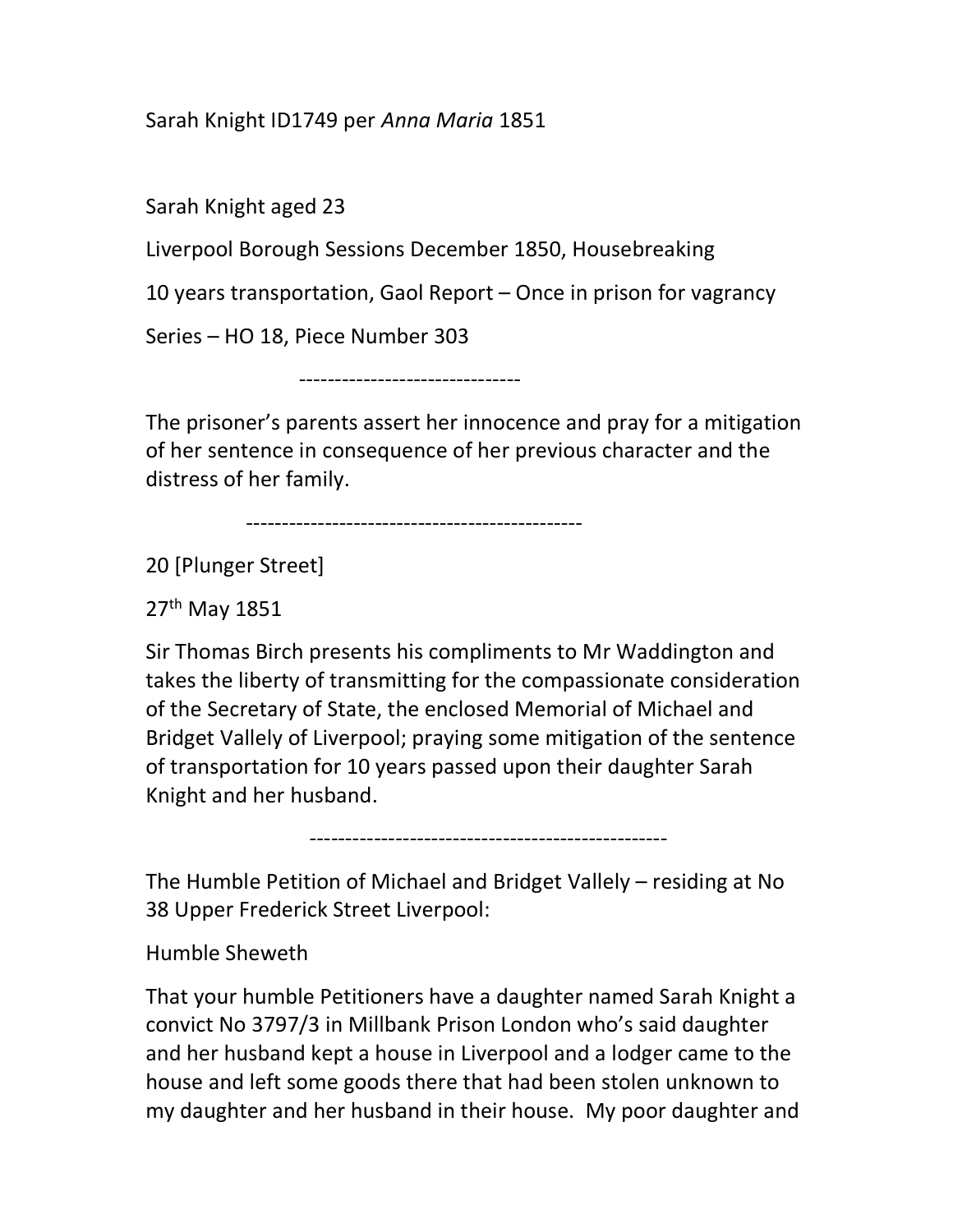her husband was taken from their house when the property was found in their house and was sentenced to be transported for 10 years there was never anything against them before, and my daughter have had bad health for this 2 years past she have had her confinement in prison on the 5<sup>th</sup> of this moth of a still born child she is still in the hospital of the prison, your Petitioner is broken hearted on account of our daughter who have a young child in Liverpool left without a father or mother to look after it and should, we the aged Grandmother and Grandfather be taken from her the child will be left on the wide world. We your Petitioners humbly beg your Honour to look favourable on this our humble Petition to give us your assistance to have the sentence of the 10 years of Sarah Knights transportation mitigated with the blessing of God and your kind assistance, the same may receive the benefit we so humble solicit from your hands.

Should you be please to grant our humble request we hope and trust the Almighty God will reward you with a blessing to be a fiend to the injured.

Your Petitioner as in duty bound will ever pray.

Michael and Bridget Valley

-----------------------------------

Application No 2 (The application is the same as No 1)

---------------------------

From the previous application to the same effect as before.

-------------------------------

To the Right Honourable Sir George Grey Secretary of State for the Home Department.

Tis is to certify that we the under subscribed have known the Petitioners Michael and Bridget Vallely and her family for the past seven years to bear a very sober, honest and industrious character